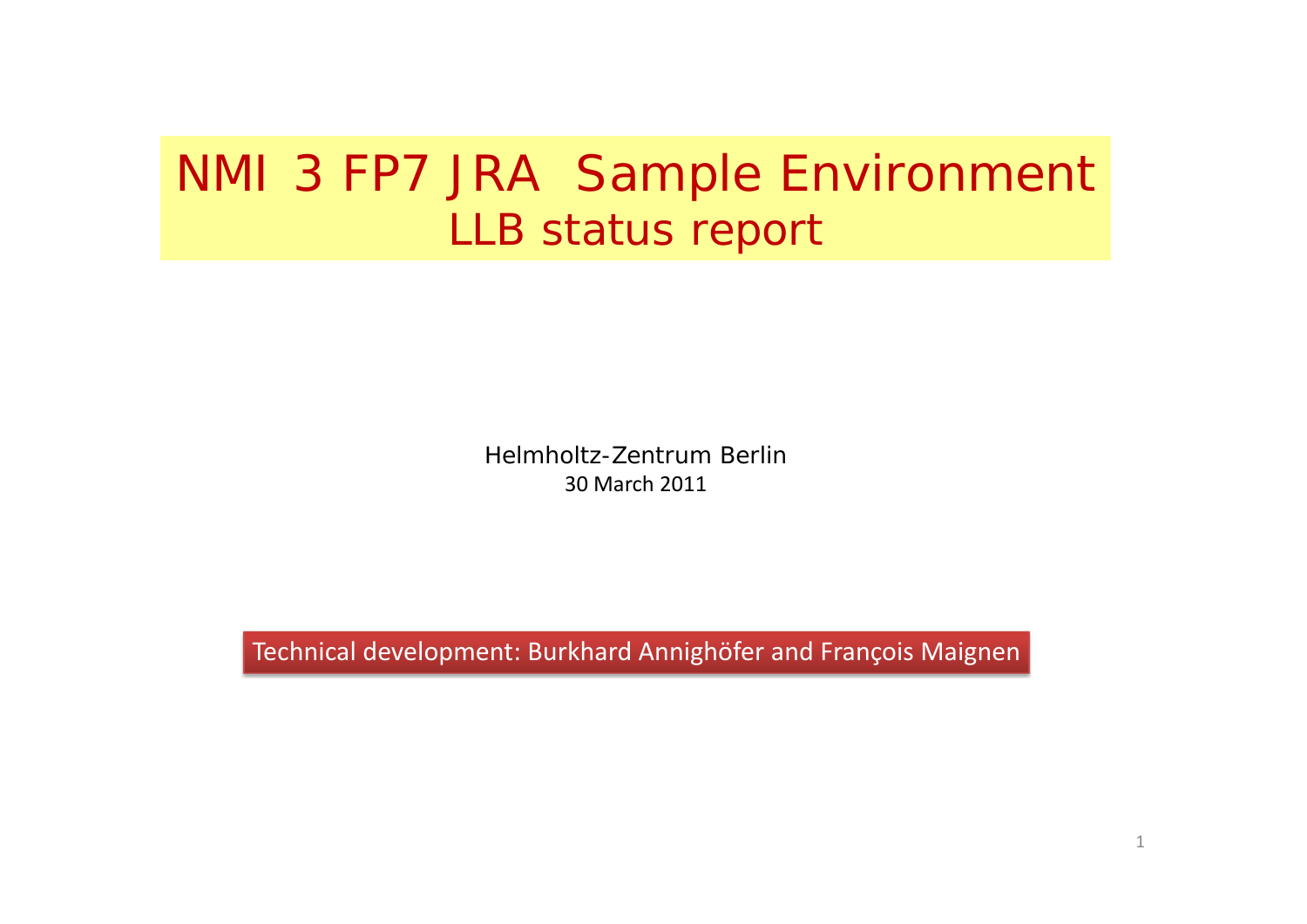### Sub task 21.2.1 *Gas handling and pressure cells for inert gases*

D21.18 "Manufacture two cells for up to 8 kbar".  $(D 30/06/2011)$ 

- 3 pressure cells have been designed and manufactured at LLB.
- Tests were performed at ISIS in September 2010

Cell ➁ was subjected to <sup>a</sup> destructive pressure test and reached 12.7 kbar without breaking.

Cells  $\mathbb O$  and  $\mathbb S$  were tested up to 9.2 kbar for a service pressure of 8 kbar. One of them is currently in use at the HZB.

– Helium pressure run at low temperature will be carried out this spring.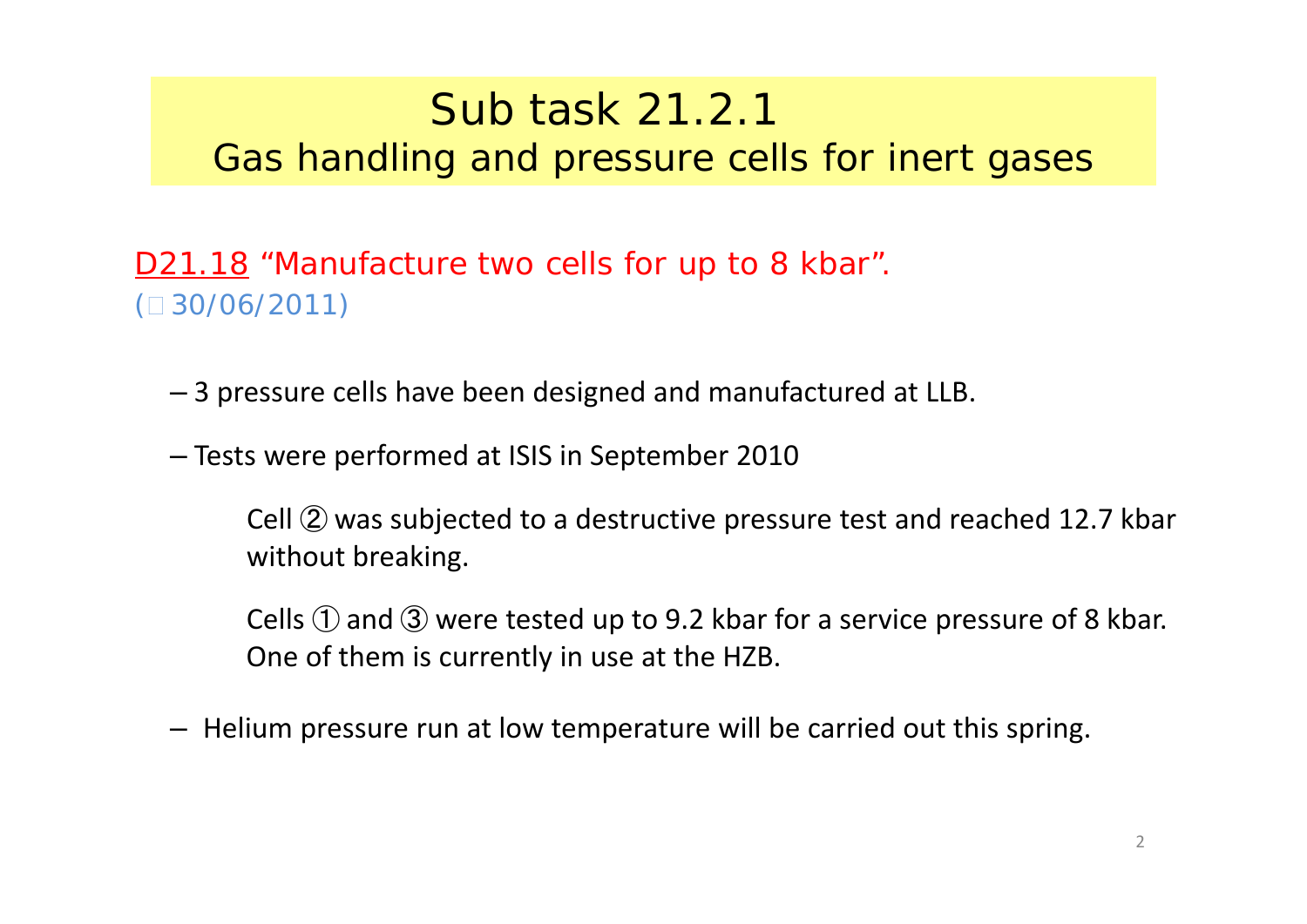## High pressure cells for inert gases to 8 kbar



3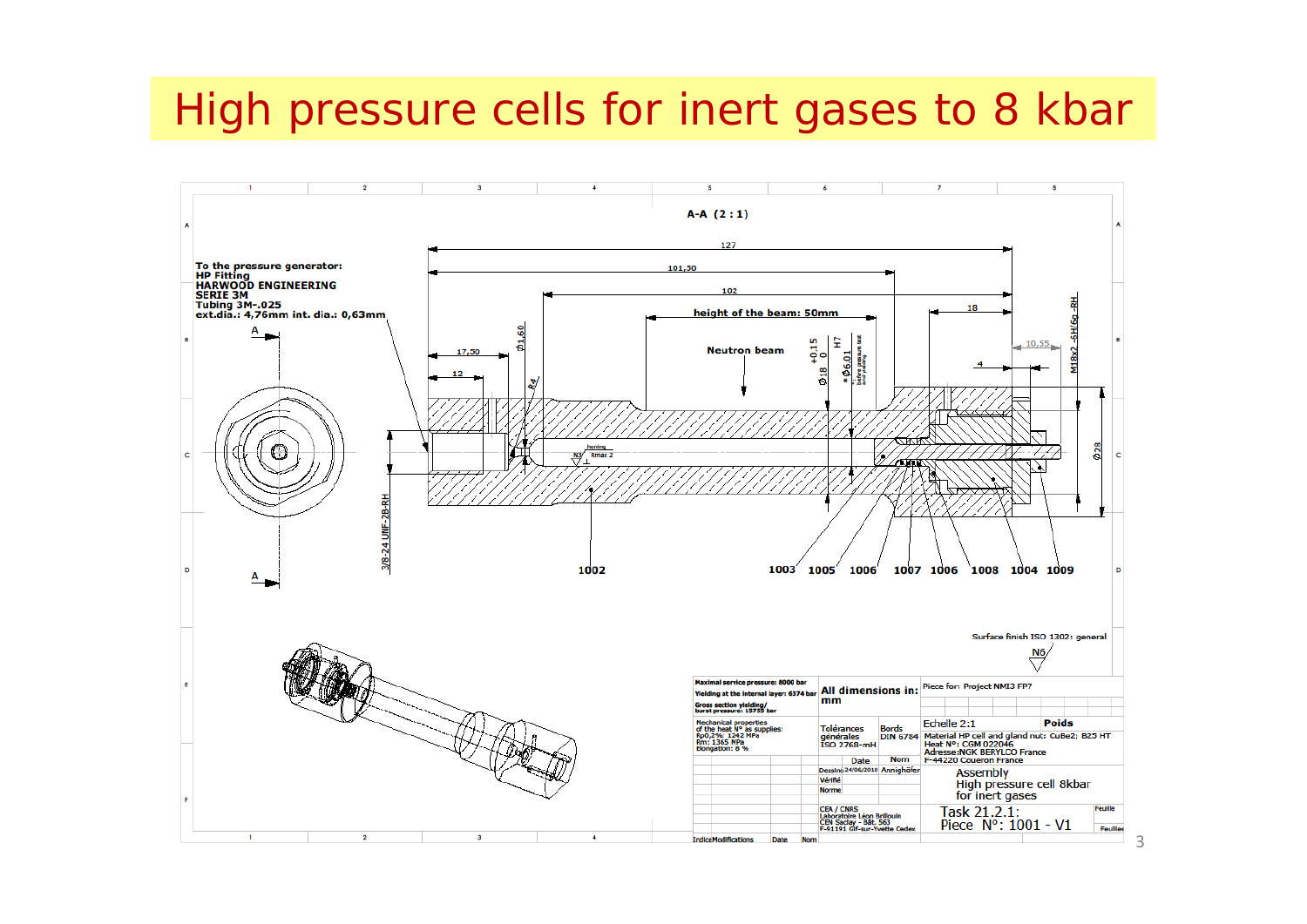# High pressure cells for inert gases to 8 kbar

#### I.Design features

- –Inner diameter: 6 mm
- Outer diameter: 18 mm
- Beam height: 50 mm
- –Material: CuBe2, B25 HT



#### II.Development of cell achieved

- –Calculated burst pressure: 15.7 kbar
- –Yielding at the internal layer: 6.3 kbar

### III. Prototypes tested at ISIS-facilities

- –Cell ➁: applied pressure 12.7kbar → heavy yielding
- ––  $\,$  Cell  $\rm (\bar{I})$  and  $\rm (\bar{3})$ : applied pressure 9.2kbar  $\rightarrow$  ready for use at 8kbar
- $\mathbf{v}$ *from Burkhard and François:*

*many thanks for support and hospitality !*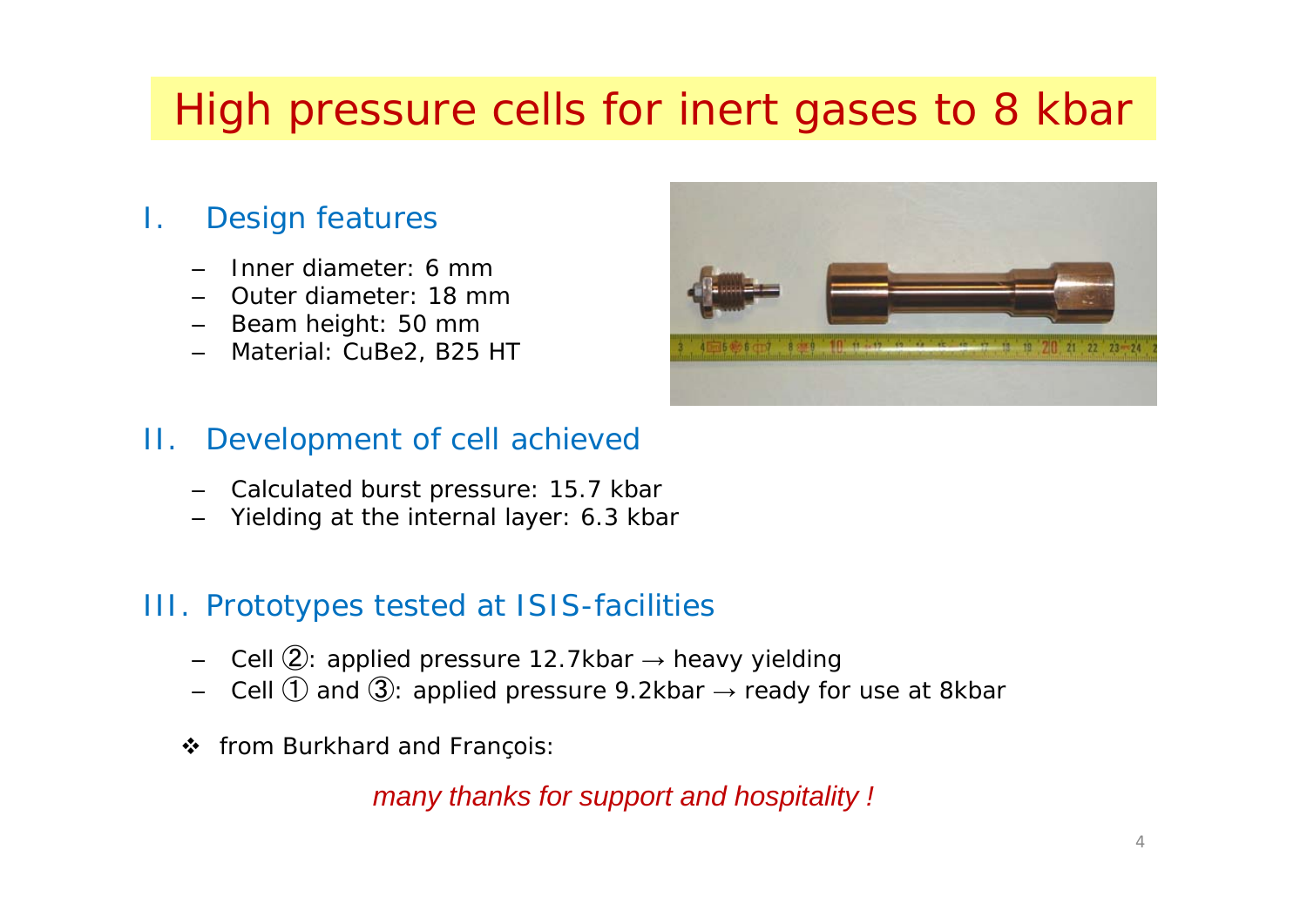### Sub task 21.2.1 *Gas handling and pressure cells for inert gases*

M21.2.1.3 "Design plan review for cell up to 10 kbar at 300 K".  $(D \cdot 30/06/2011)$ 

– Design in progress. Detailed drawings expected on schedule.

D21.07 "Procure 10 kbar automated gas handling system". ( 30/06/201**2**)

– Defining the scope of the project: cost‐benefits analysis of different options.